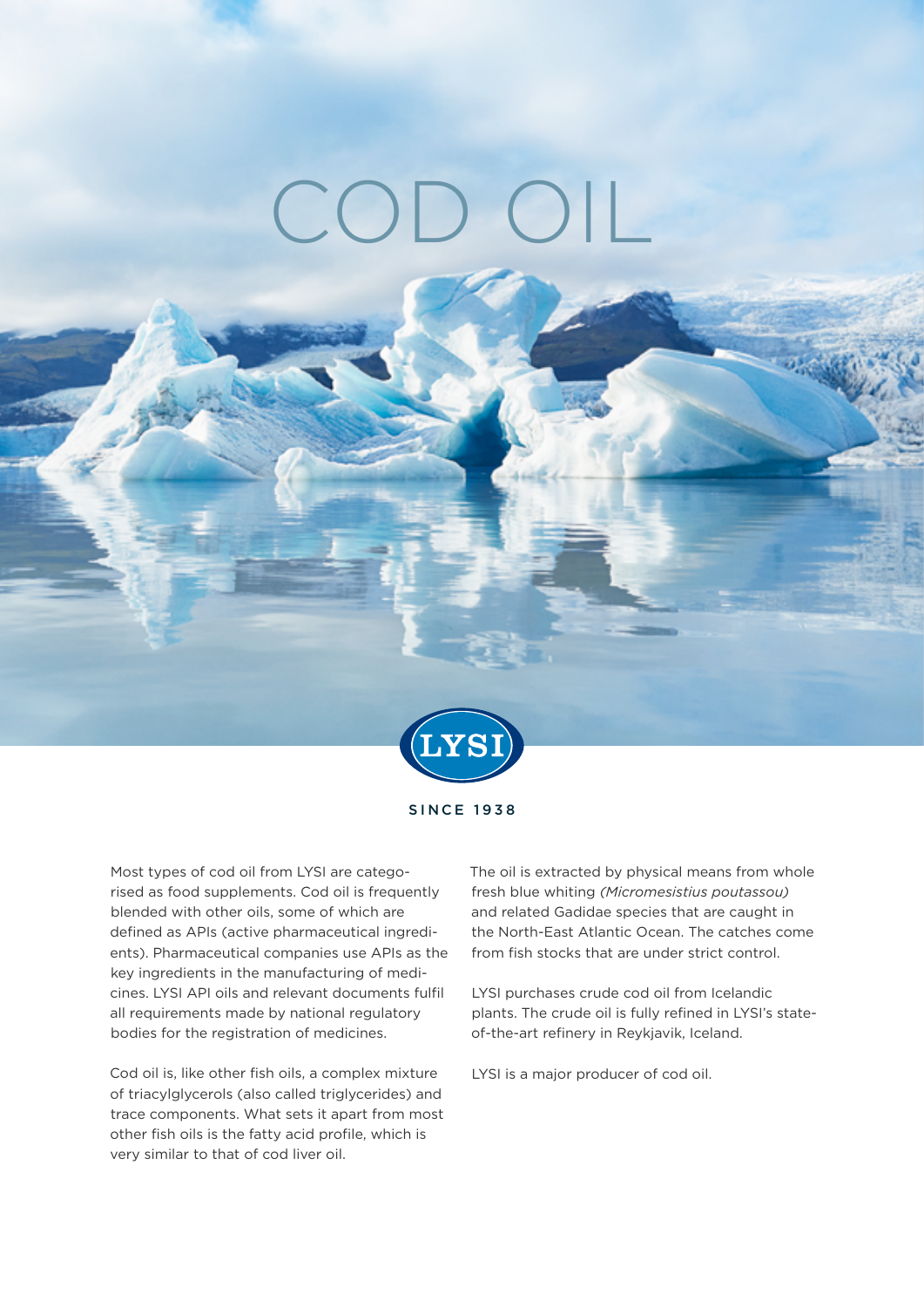## The Refining Process

Crude cod oil is not suited for direct consumption and must be refined before use. The refining process removes unwanted components such as free fatty acids, pigments, contaminants and various other substances that can impart fishy flavour or off-flavour to the oil. The refining process of cod oil is comprised of 5 or 6 steps, as outlined below. Distillation (short-path) is not always called for. During the standardisation process, vitamins are added as required.



It is imperative that the products we consume are clean and that they meet the most stringent international demands issued by health authorities. This is secured through elaborate and comprehensive production processes in the LYSI refinery. The equipment used for refining is custom-made, built on the extensive knowledge of fish oil refining obtained over the last 80 years. The key processes have been validated and approved.

The company is FSSC 22000 certified and GMP approved. FSSC 22000 is a food safety scheme that is fully recognised by the Global Food Safety Initiative (GFSI).



# Technical Aspects

The composition of cod oil is not defined in the European Pharmacopoeia and the USP, but it is very similar to the composition of cod liver oil, as is shown in the table on opposite page.

Some LYSI cod oil products are blends of cod oil from the Gadide family and other oils, most commonly cod liver oil. This is always clearly defined in the product specifications.

Every batch of cod oil produced at LYSI is analysed per specification. A certificate of analysis is issued for every batch.

### Properties of Cod Oil

Cod oil is a relatively recent addition to the LYSI product portfolio. Its main use is a surrogate for cod liver oil or in blends with cod liver oil.

Cod oil is a good source of the omega-3 fatty acids EPA and DHA. These fatty acids are often considered essential due to their low conversion efficiency from alpha-linolenic acid.

Cod oil may be taken orally as a liquid or in capsule form.

EPA and DHA have been extensively studied for the last three decades and their different effects on the body have been described.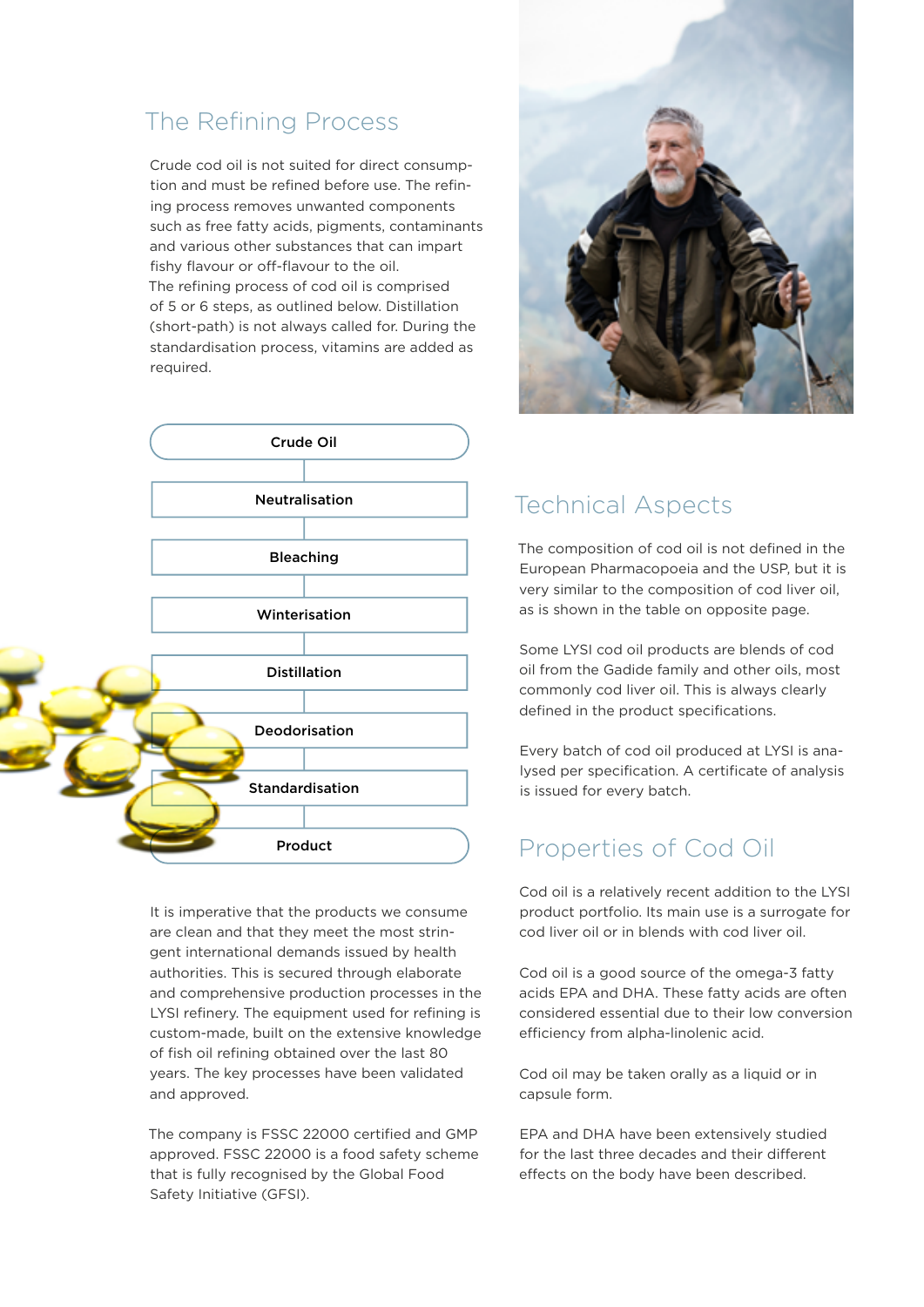

Initial studies on the physiological effects of long-chain omega-3 fatty acids focused on the relationship between EPA and DHA and cardiovascular disease. The findings showed that both the acids reduced the risk of cardiovascular disease (Casula, et al., 2013) (de Oliviera Otto, et al., 2013) (Zock, et al., 2016). A deficiency of omega-3 fatty acids has been implicated as a risk factor in mental disorders such as depression, schizophrenia and ADHD (McNamara, 2016) (Parletta, et al., 2016) (Königs & Kiliaan, 2016).

Reports dating from the 18th century show that people used cod liver oil to reduce symptoms of arthritis. This appears to have been demonstrated by more recent research. Omega-3

polyunsaturated fatty acids have been shown to contain anti-inflammatory properties. These acids play a role in arthritis and possibly other conditions associated with inflammation (Yates, et al., 2014) (Calder, 2015) (Khatib, et al., 2016).

A number of recommended intakes of EPA and DHA have been published. Health claims authorised by the EU give daily intakes from 250 mg to 3 g EPA+DHA, depending on the claim. For example, the beneficial effect to normal heart function is obtained with 250 mg of EPA and DHA, but the beneficial effect to maintenance of normal blood pressure is obtained with 3 g of EPA and DHA. In comparison LYSI cod oil normally contains 175 mg EPA+DHA/g.

| Parameters:                             | LYSI Cod Liver Oil       | LYSI Cod Oil             |
|-----------------------------------------|--------------------------|--------------------------|
| Vitamin A $(\mu g/g)$                   | $\overline{\phantom{m}}$ | $\qquad \qquad -$        |
| Vitamin $D_3$ (µg/g)                    | $\overline{\phantom{m}}$ | $\overline{\phantom{m}}$ |
| EPA, area %                             | $8 - 10$                 | $7 - 12$                 |
| DHA, area %                             | $11 - 13$                | $8 - 14$                 |
| Acid value (mg KOH/g)                   | < 0.5                    | < 0.5                    |
| lodine value $(g \frac{1}{100} g)$      | 150-165                  | 140-170                  |
| Unsaponifiable matter (%)               | $0.6 - 1.0$              | $0.6 - 1.4$              |
| Refractive index at 20°C                | 1.478-1.480              | 1.477-1.480              |
| Cold test; remains clear at 0°C (hours) | > 3                      | > 3                      |
| Peroxide value (meq. $O_2/kg$ )         | $1 - 5$                  | $1 - 5$                  |
| Anisidine value                         | $5 - 10$                 | $7 - 15$                 |
| Saponification value (mg KOH/g)         | 182-190                  | $\qquad \qquad -$        |
| Relative density at 20°C                | 0.923                    | $\qquad \qquad -$        |